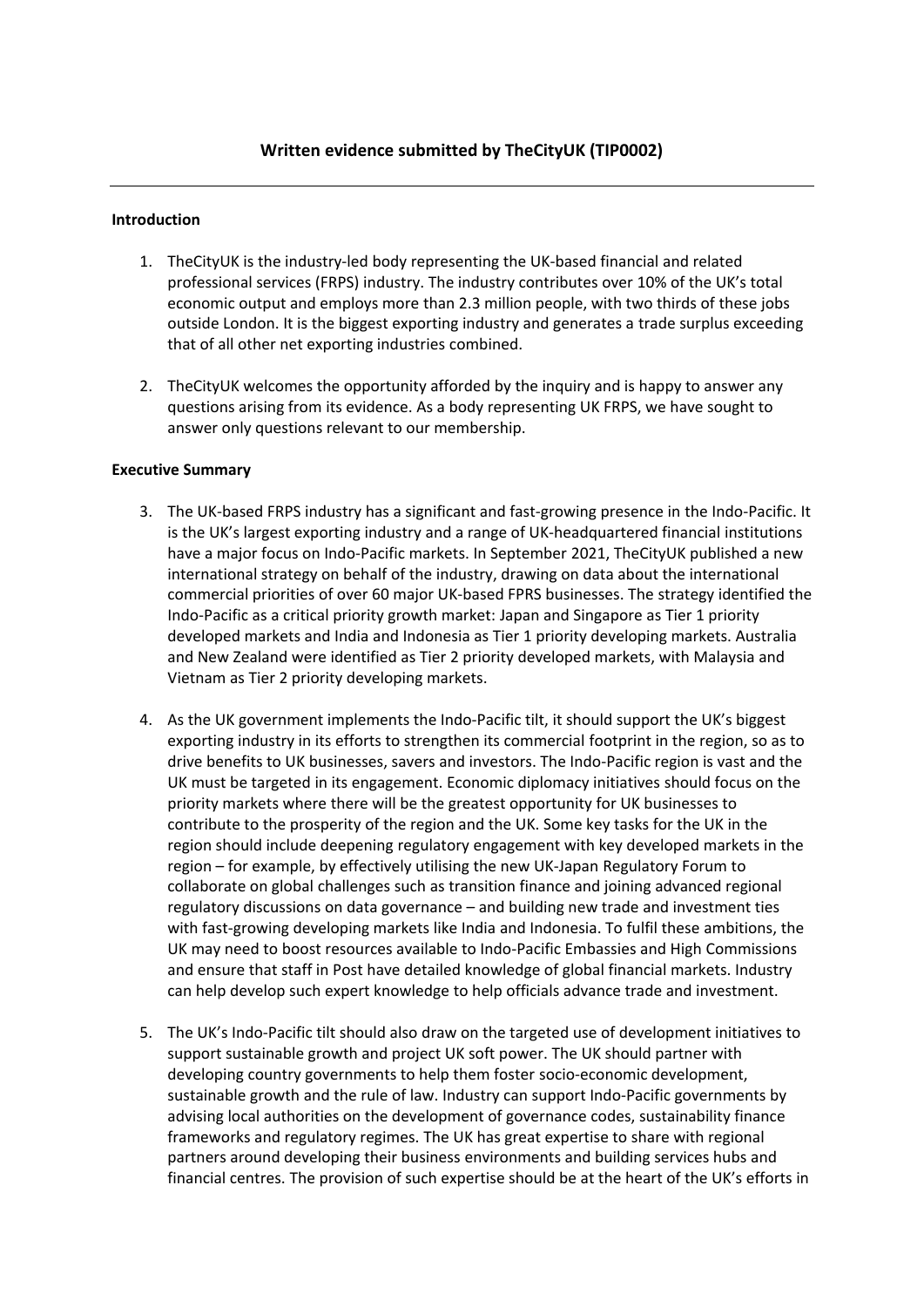the region: the UK should aim to be the trusted partner to all countries in the region seeking to improve their citizens' quality of life.

6. Through a combination of trade and investment policy, development assistance, and economic and regulatory diplomacy initiatives, the UK should put itself at the heart of this critical region. The benefits to the UK and Indo-Pacific – including more high-skilled jobs and more sustainable investment – would be considerable.

## **What are the UK's main interests in the Indo-Pacific region, and what are the main threats and opportunities?**

- 7. The UK has considerable economic interests in the Indo-Pacific region. The global economic centre of gravity has shifted decisively towards Asia in recent decades. Japan and India are the world's third- and sixth-largest economies.<sup>1</sup> The Association of South East Asian Nations (ASEAN), which has a combined GDP of US\$2.6trn and a population of over 660 million, is projected to become one of the world's largest economic blocs by 2050, with combined GDP forecast to reach £4trn.<sup>2</sup> India and ASEAN have the second- and third-largest labour forces in the world,<sup>3</sup> youthful populations and a fast-growing middle class. Within ASEAN, Indonesia is a growing economic powerhouse and a G20 member, with a GDP of US\$1trn and a population exceeding 270 million.<sup>4</sup>
- 8. The Indo-Pacific is also attracting ever more global investment. In a low interest rate environment, global investors are hunting for risk adjusted yield: Indo-Pacific markets provide many such opportunities. UK FRPS businesses would be eager to work with local governments to create even more investment opportunities by helping developing markets attain international business, financial and legal standards. As Indo-Pacific economies look to manage their green transition, UK FRPS – with its sustainable finance capabilities – is well positioned to work with regional partners to facilitate the greening of regional economies.
- 9. UK FRPS businesses have responded to these economic and investment interests by deepening commercial ties across the region. Industry strongly welcomes UK efforts to foster further regional ties. It welcomed the UK-Japan Comprehensive Economic Partnership Agreement (CEPA), the UK's Free Trade Agreements (FTAs) with Singapore and Vietnam, and the UK's successful application to become an ASEAN Dialogue Partner. Industry is also supportive of the UK's intention to join the Comprehensive and Progressive Agreement for Trans-Pacific Partnership (CPTPP) and a potential FTA with India. As most barriers to trade in FRPS are regulatory and require regulatory cooperation to resolve them, trade agreements that include such frameworks (e.g., CEPA, with the establishment of the Regulatory Forum) are most effective for advancing UK services trade goals and position its FRPS businesses to capture a leading share of global markets.
- 10. One of the key opportunities open to the UK is for its FRPS industry to become the world's leading provider of digital financial solutions. One barrier to achieving this goal is the rising number of restrictions countries are imposing on digital trade. UK interests are on the side of open trade in data: the Indo-Pacific region is currently divided between countries that are leading the world in terms of championing digital trade (for example, Australia, New Zealand and Singapore) and countries that are imposing major restrictions on digital trade. As the UK

<sup>1</sup> World Bank data

<sup>2</sup> IMF World Economic Outlook Database

<sup>3</sup> World Bank data

<sup>4</sup> World Bank data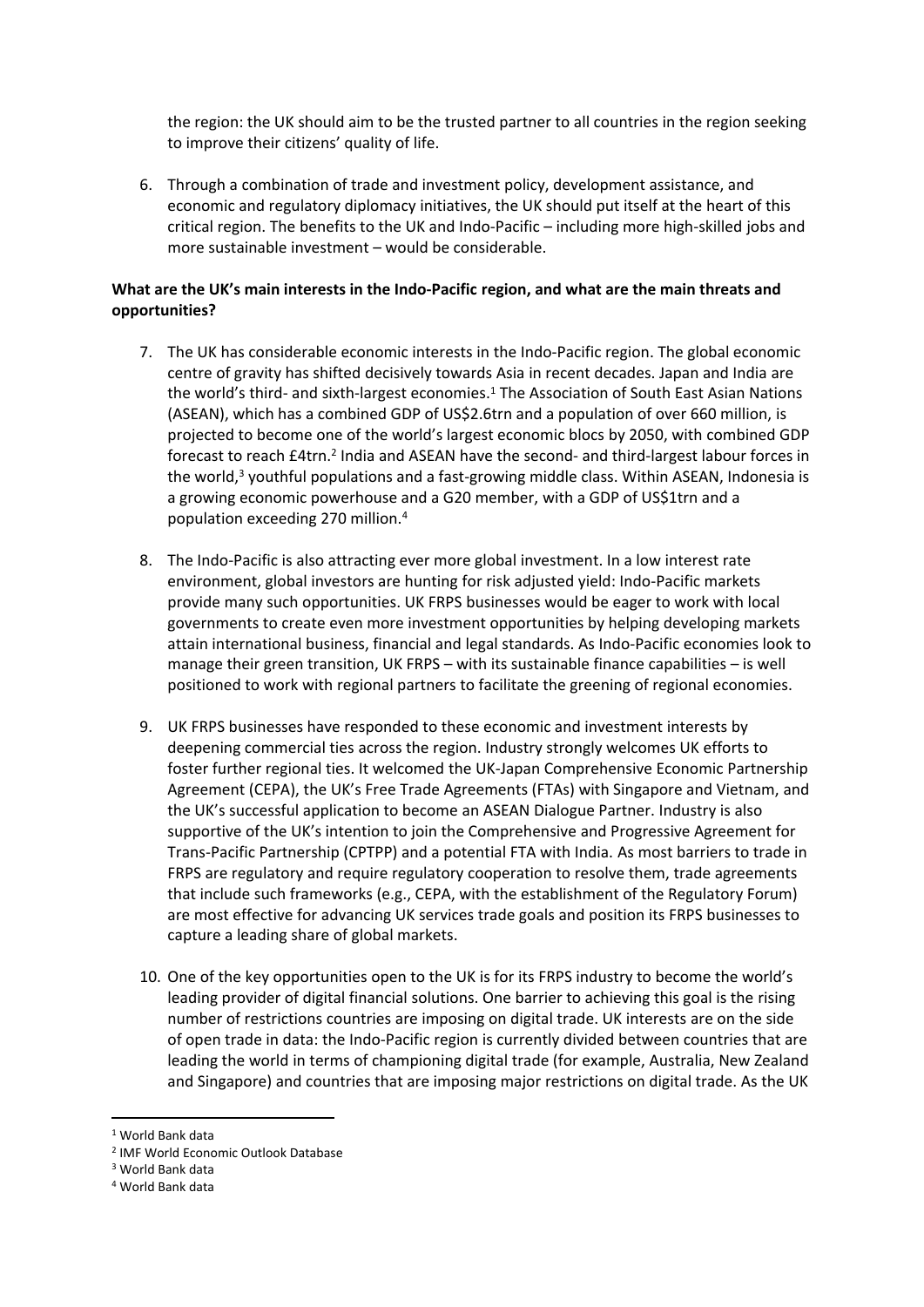implements its Indo-Pacific tilt, it should prioritise supporting regional regulatory dialogues on data governance so as to encourage a more liberal approach to digital trade. The UK should also persuade all countries in the region of the benefits that integrated global digital markets can bring. The UK's efforts to negotiate a Digital Partnership Agreement with Singapore are encouraging: negotiators should conclude as ambitious a deal as possible and deepen digital ties between these two leading international financial centres.

### **What are the geopolitical implications of the UK's potential accession to the CPTPP?**

- 11. The UK-based FRPS industry supports the UK's accession to the CPTPP. The CPTPP is one of the world's largest regional trade agreements: it is already helping to draw greater investment into the Indo-Pacific region and reshaping Pacific Rim supply chains so as to favour its members. CPTPP accession would provide UK businesses with a larger addressable market. Becoming the first non-Pacific Rim CPTPP member and taking on membership obligations would also be a clear expression of UK commitment to the region. Membership would provide a useful platform for engaging with other Pacific Rim players, including the US and China, should they seek CPTPP membership.
- 12. CPTPP members including Australia, New Zealand, Japan and Singapore have been at the forefront of proposing innovative solutions to supporting more digital trade. As services trade becomes increasingly digitalised (even before COVID-19 more than half of global services trade was digitally enabled), shaping frameworks that support more digital trade is critical. The innovative digital governance solutions proposed by CPTPP members may provide a basis for future global approaches to the subject: the UK should aim to be involved in these regional discussions at an early stage.

# **How can the UK maximise the influence brought by its new status as an ASEAN Dialogue Partner? And what should it use this influence for?**

- 13. The UK's new status as an ASEAN Dialogue Partner demonstrates its commitment to pursuing deeper engagement in the Indo-Pacific. It is important that the UK follows through on its commitments and maximises its influence by maintaining the pace of regular highlevel visits to the region, being represented at ASEAN meetings, and by establishing platforms that deepen UK-ASEAN cooperation on areas of mutual interest. The UK should leverage the extensive UK FRPS networks in the region and work with the private sector to engage ASEAN businesses, including through establishing a UK-ASEAN Business Summit that takes place on the side-lines of official UK-ASEAN engagements, such as dialogues between ministers or senior officials. Capacity building initiatives such as the UK Prosperity Fund ASEAN Low Carbon Energy Programme, which draws on the expertise of UK FRPS to facilitate green finance flows, are welcome. The UK should also consider establishing an FTA with ASEAN.
- 14. Beyond engaging ASEAN as a bloc, the UK should also look to foster regulatory cooperation with individual ASEAN countries through establishing dialogues such as the Economic and Financial Dialogues (EFDs) with India and China and the Financial Dialogues with Japan and Singapore. The recent establishment of the Ministerial-level annual Joint Economic and Trade Committee (JETCO) with Indonesia was welcome; the UK should also consider pursuing a higher level of economic partnership through an EFD. Such dialogues can be central to bilateral partnerships (as with China and India), bringing benefits for citizens on both sides and providing a platform for jointly addressing emerging challenges. At the same time, it can lead to more considered approaches to financial regulation, reduce the risks of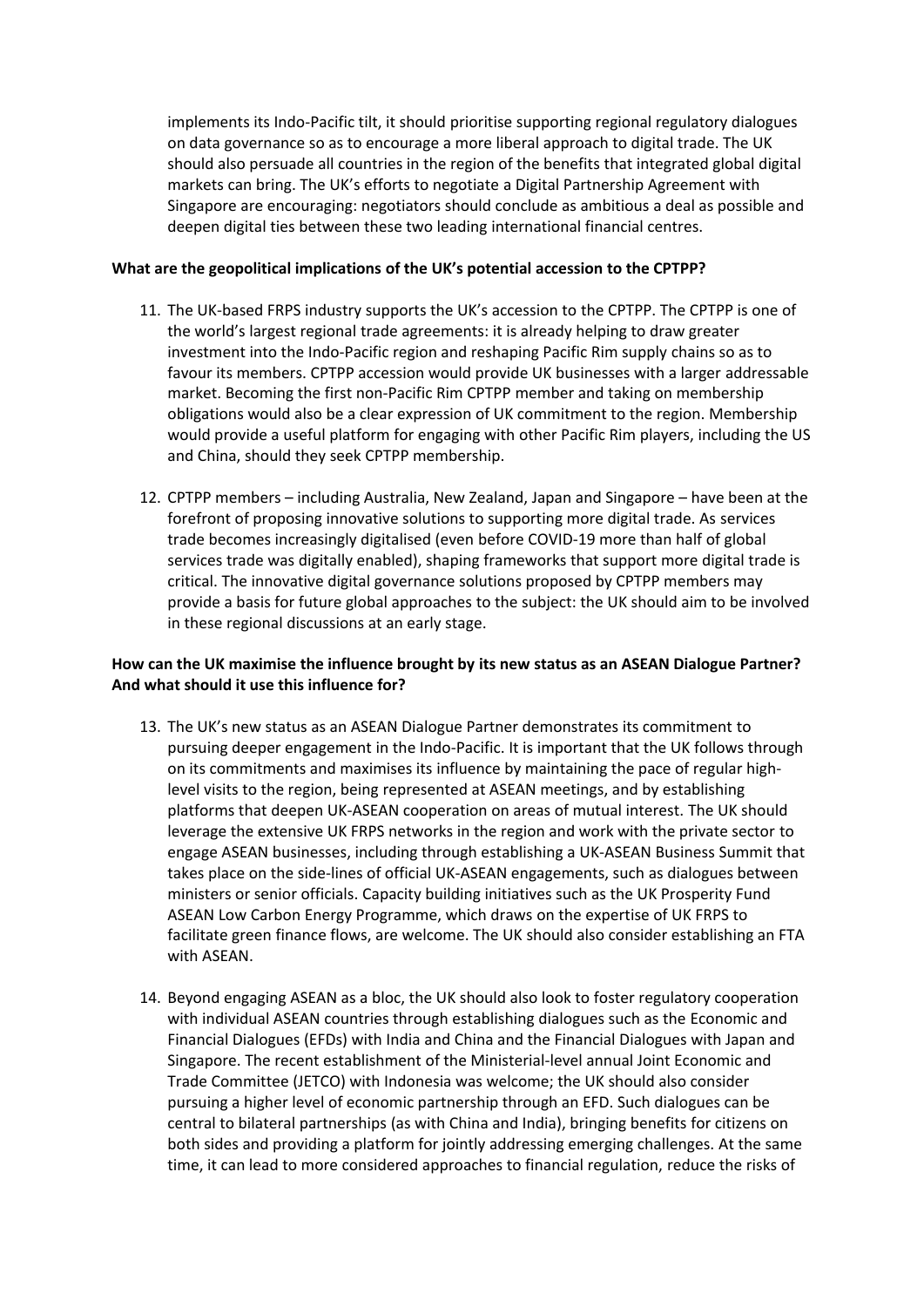market fragmentation and make it easier for UK-based FRPS businesses to service clients and customers in the Indo-Pacific region.

- 15. The UK can also build partnerships with ASEAN countries by targeting Overseas Development Assistance (ODA) resources towards the region. The UK should use development projects (including Prosperity Fund projects) to provide technical assistance to ASEAN countries seeking to develop their business environment and attract more international trade and investment. The UK has considerable experience to draw on: previous development projects have helped developing and emerging markets develop their services sectors by adopting regulatory standards similar to those used in the UK. Such projects have strengthened the rule of law and supported financial inclusion and regional stability. Over time, the delivery of such development initiatives gives UK businesses an advantage as they look to expand in these markets. Areas where UK industry could best support Indo-Pacific governments and regulators on development efforts include:
	- promoting foreign investment;
	- strengthening governance and accountability;
	- developing sustainable finance frameworks;
	- promoting financial inclusion through the deployment of FinTech, digital solutions and alternative finance (including Islamic finance);
	- developing capital markets overseas; and
	- providing financial training.

# **How can the new Build Back Better World/Clean Green Initiative be used most effectively as an alternative to the Belt and Road Initiative in the Indo-Pacific?**

- 16. In 2017, the Asian Development Bank estimated the financing gap in economic infrastructure for Asia at US\$459bn per year, doubling to US\$907bn with the expected need for funding of social infrastructure.<sup>5</sup> This infrastructure financing deficit is weighing on economic growth momentum and efforts to eradicate poverty or respond to climate change – and this is likely to worsen in the wake of the COVID-19 pandemic.
- 17. International policy efforts such as the new Build Back Better World/Clean Green Initiative and the Belt and Road Initiative have the potential to channel more capital into infrastructure in the Indo-Pacific. Both initiatives provide good opportunities for UK-based FRPS to finance, design, support and help in the implementation of the various projects, particularly where infrastructure is involved.

# **What should be the resource priorities for the FCDO's new Indo-Pacific Directorate? Where should the FCDO focus on increasing its footprint in terms of Posts and staff?**

- 18. UK diplomatic missions are a national asset. Investing to maintain and strengthen them should be a priority. Now that the UK has made a commitment to support sustainable growth in the Indo-Pacific, it needs to ensure that its Embassies and High Commissions have the resources needed to deliver on this commitment. Proper resourcing will also signal the UK's commitment to contributing to regional prosperity.
- 19. Given that FRPS is the UK's biggest exporting industry and responsible for helping channel investment into Indo-Pacific countries, it should lie at the heart of UK economic diplomacy initiatives in the region. Diplomatic missions in priority FRPS markets within the Indo-Pacific

<sup>5</sup> https://dx.doi.org/10.22617/WPS189402-2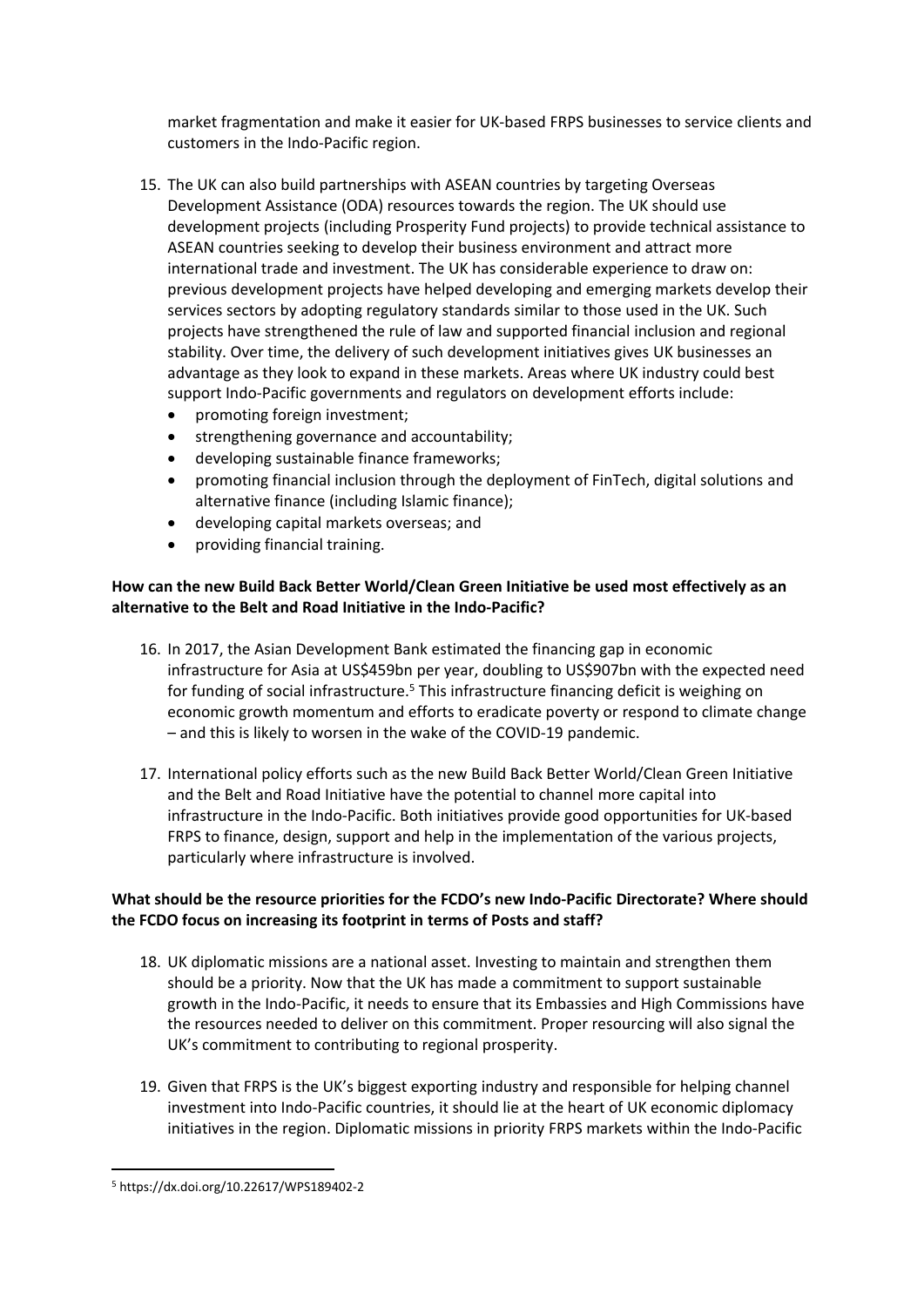should be able to draw on the expertise of dedicated financial services related staff in Post. It is not always easy to promote trade in financial services, attract investment, and address financial regulatory issues, which require specialist knowledge of global financial markets. Industry is eager to support UK officials by providing specialist training to ensure that they are fully equipped to support the Indo-Pacific tilt and secure the best outcomes for the UK economy.

# **What should the UK's approach be to strengthening relations with Indonesia, Japan and Taiwan? In what areas should the UK prioritise deeper collaboration with these countries?**

20. The UK should use a mix of trade, investment and development policy initiatives to strengthen economic ties with key Indo-Pacific markets. The results will include greater prosperity and platforms for deeper political and cultural cooperation.

### Japan

- 21. The UK and Japan have a strong economic partnership, underpinned by a shared commitment to the global rules-based system and extensive trade and investment ties. In 2019, UK-Japan trade in services reached £13.1bn, with financial services accounting for 56% of all UK services exports to Japan.<sup>6</sup> Japan is the UK's sixth-largest investment partner globally and second largest outside the EU-28 after the US, with two-way investment valued at £995.4bn in 2018.<sup>7</sup> Nearly 1,000 Japanese companies have a commercial presence in the UK, collectively employing more than 100,000 workers, with a majority of these jobs outside London.<sup>8</sup> The UK is also used by many Japanese financial institutions as a strategic base for the Europe, Middle East and Africa region.
- 22. There is scope for a further increase in bilateral services trade and the CEPA was a significant milestone in helping to achieve it. It provided greater opportunities for the UK and Japanese regulators to work towards mutual compatibility of their regulatory and supervisory frameworks for financial services. The CEPA also provides a framework for collaborating on issues such as sustainable finance and approaches to new financial services, and shape global industry standards by jointly engaging with international institutions including the G7, G20 and WTO. Industry is eager to partner with Japanese counterparts to explore how the financial sector can address demographic challenges accompanying the "silvering" of the UK and Japanese economies. UK and Japanese businesses can work together to develop innovative new models of finance to drive the silver market and ensure the sustainability of health and pension systems.

### Indonesia

23. Trade and investment should also be at the centre of UK efforts to build stronger ties with Indonesia. UK-Indonesia services trade amounted to £825 million in 2019.<sup>9</sup> In 2019, the outward stock of FDI from the UK in Indonesia was £7.1bn, accounting for 0.5% of the total UK outward FDI stock.<sup>10</sup> The recent Joint Trade Review between the UK and Indonesian governments identified FRPS as one of the priority sectors that should feature in bilateral economic discussions, and highlighted the possibility of a UK-Indonesia trade agreement.

<sup>6</sup> Office for National Statistics (ONS), UK trade in services

<sup>7</sup> ONS, Foreign Direct Investment (FDI) totals for Inward and Outward flows, positions and earnings

<sup>8</sup> British Embassy Tokyo; Ministry of Economy, Trade and Industry of Japan

<sup>9</sup> ONS, UK trade in services

<sup>10</sup> ONS, FDI totals for Inward and Outward flows, positions and earnings